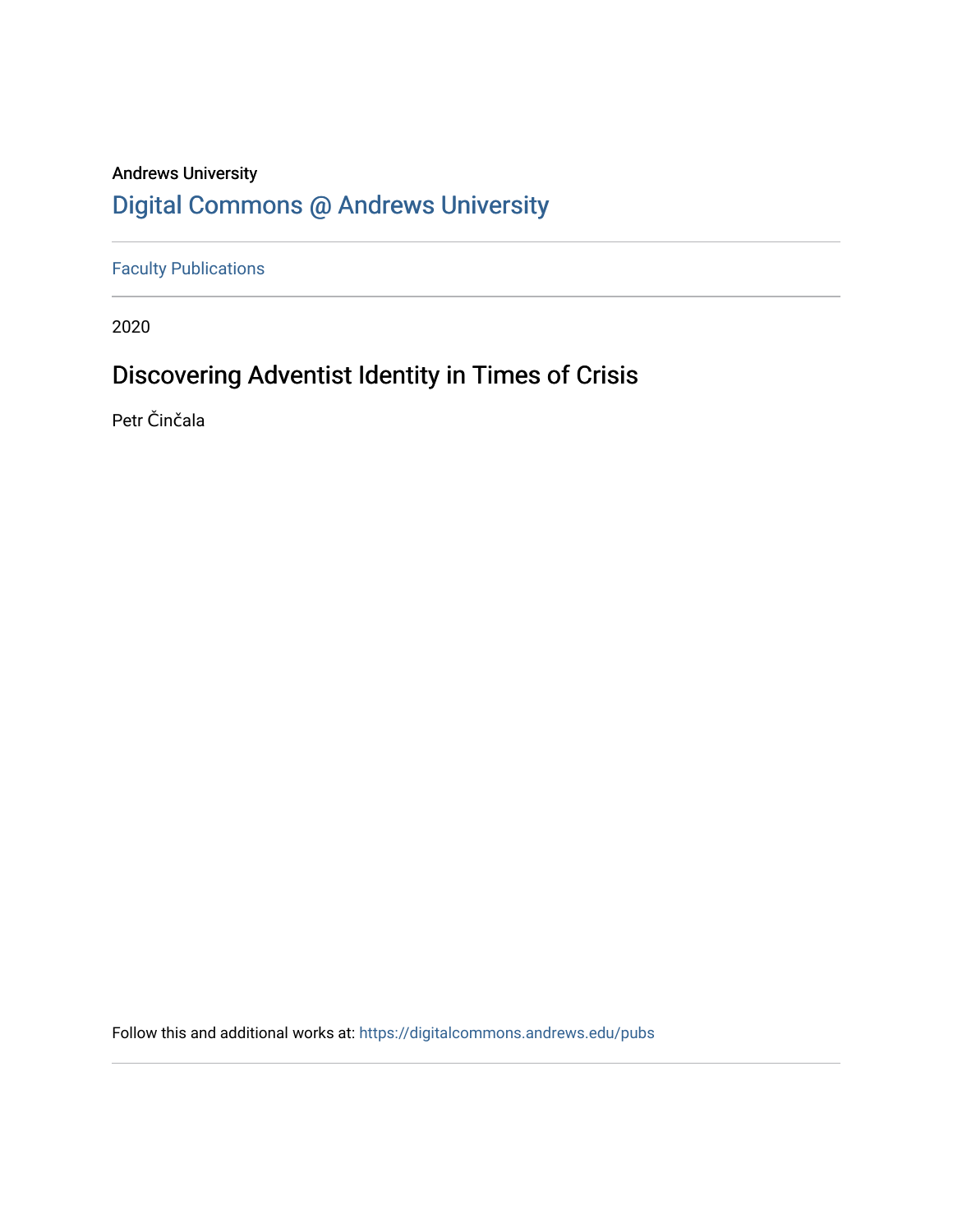

## DISCOVERING ADVENTIST IDENTITY IN TIMES OF CRISIS

## *By Petr Činčala*

A couple of years ago, my young adult married son became part of an interdenominational outreach initiative. Previously, my family spent over a decade in a secular mission field, working outside the church; as such, I did not have any reason not to support him, knowing he had been trained at home to work with "others." About a year and half ago, he returned from that two- month mission trip to colleges across the USA—transformed, inspired and shocked, in a way, because he had met with other Christians (fellow missionaries) who actually *lived* what Adventists believe. Showing God's love was their lifestyle.

My son told me, "It was just crazy to see how much they (members of the mission team) were able to love on people—in a practical sense, on a practical level. It was crazy how they loved the students selflessly. They went out of comfort zones to be with people. They prayed for them, they talked to them and spent so much time with them, showing how much they cared for the students. This was how the people we were reaching out to could see God's love… It felt way more like the stuff we read about in the Bible (New Testament)."

When I was in the seminary as a student nearly 30 years ago, Professor Duda started his Practical Theology class by stating that knowing God is very important; this relationship literally leads to eternal life (John 17:3). He taught us that the purpose of studying theology is to know and present God for who He truly is, not a distorted picture of Him. The purpose of Scripture is to reveal God, and thus knowing God according to the original text of the Bible implies both understanding of God, as well as an intimate relationship with Him.

Recently, I had a conversation with this same son about a particular Bible text that had struck him: "Whoever does not love does not know God, for God is love" (1 John 4:8). He said, "Dad, I have read the 1 John letter many times and am quite familiar with it, but this is the first time that I realized what the text is saying: if you do not love, you do not know God!" Yes, the Bible presents story after story exemplifying God's love; God did not just talk about love, He "showed His love for us by sending His only Son into the world" (1 John 4:9).

When the apostle John reached his retirement age, he decided to write a letter to the believers and followers of Jesus, summarizing the Gospel of Jesus Christ. Interestingly, it was also John who liked to identify himself as "the disciple whom Jesus loved" (John 13:23; 19:26; 20:2; 21:7–20). Did Jesus not love all disciples? Of course He did. The same author writes